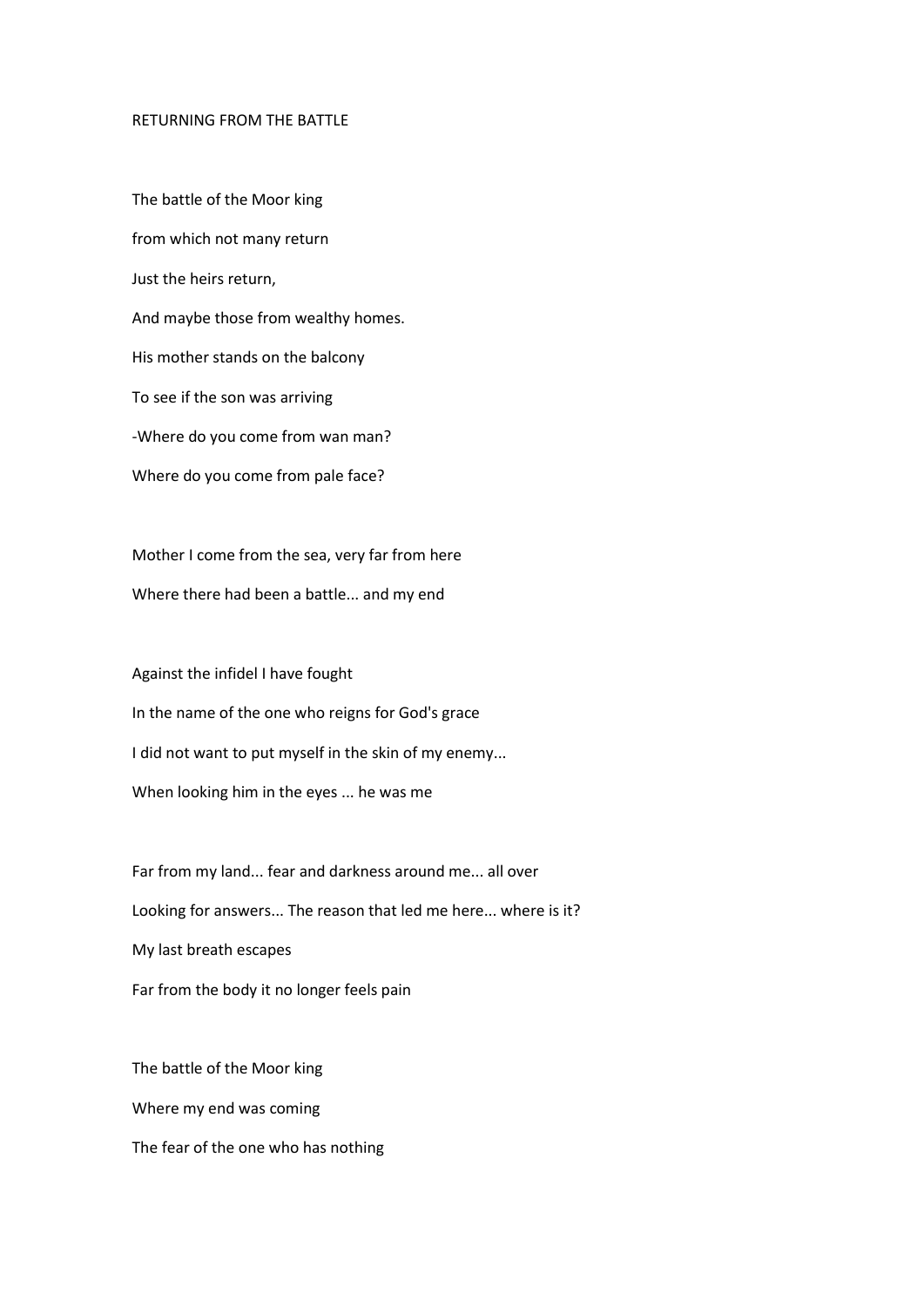has thrusted his spear

Mortally wounded... I'm looking for the answer why... Now the crows are taking away those who no longer are

I have not found the glory, there is only desolation

I cannot find the meaning of this

Far from my land... fear and darkness around me... all over Looking for answers... The reason that led me here... where is it? My last breath escapes Far from the body it no longer feels pain

Free now from all the pain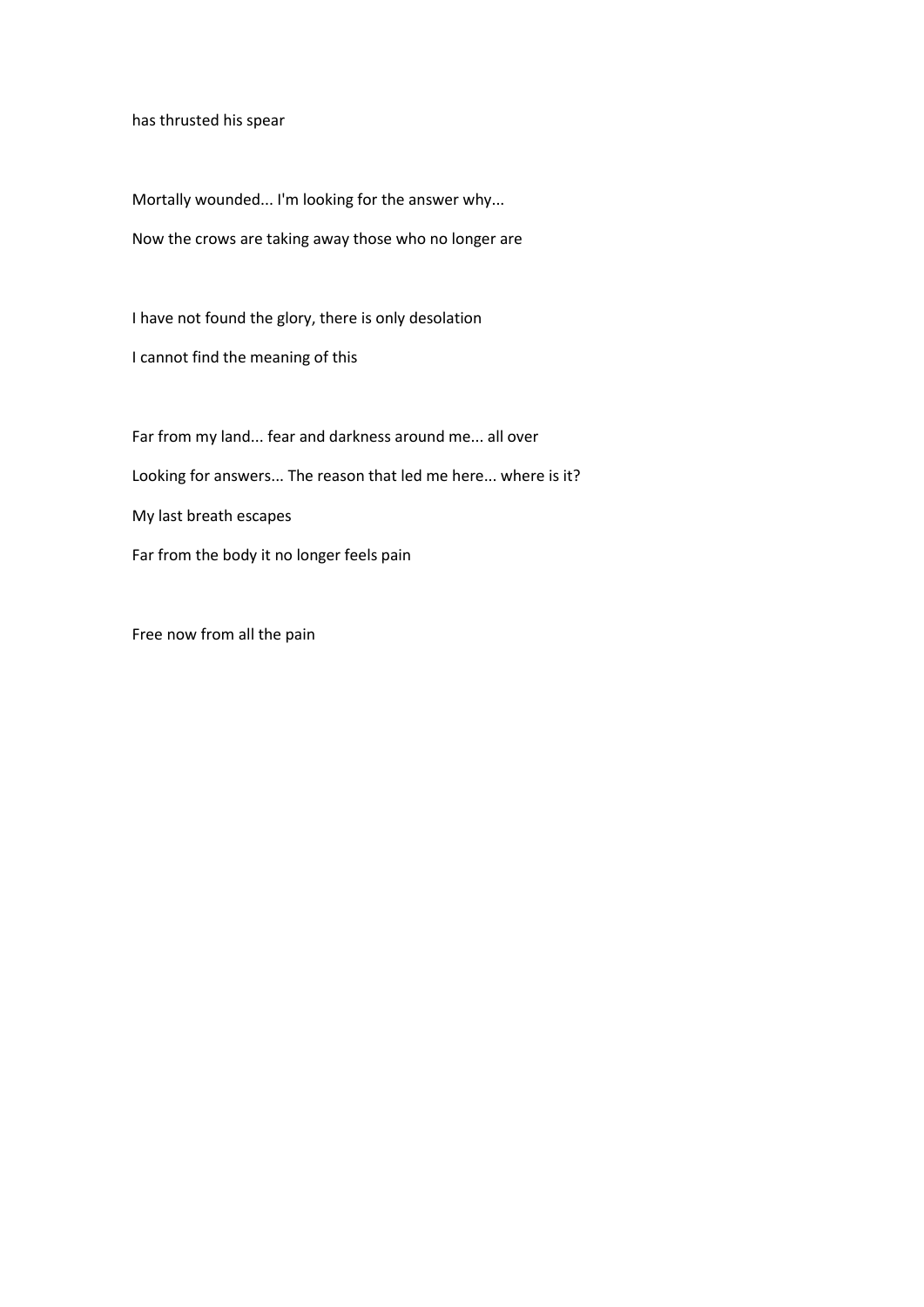## THE FIRE

The flame is burning inside me

The power runs inside me

Their creation bursts on the outside

Power, fire and metal

are my soul

I shape my world

on the anvil

Now you're coming here

You want to have my steel

So you'll go to fight

You will have to pay well

Everything has a price as you know

But it's not gold what I want

The blows resound throughout the valley shaping the soul Inside the forge, all human feeling is kept within Metal and me will become as a single whole Fire will become my blood Its heat will open my eyes forever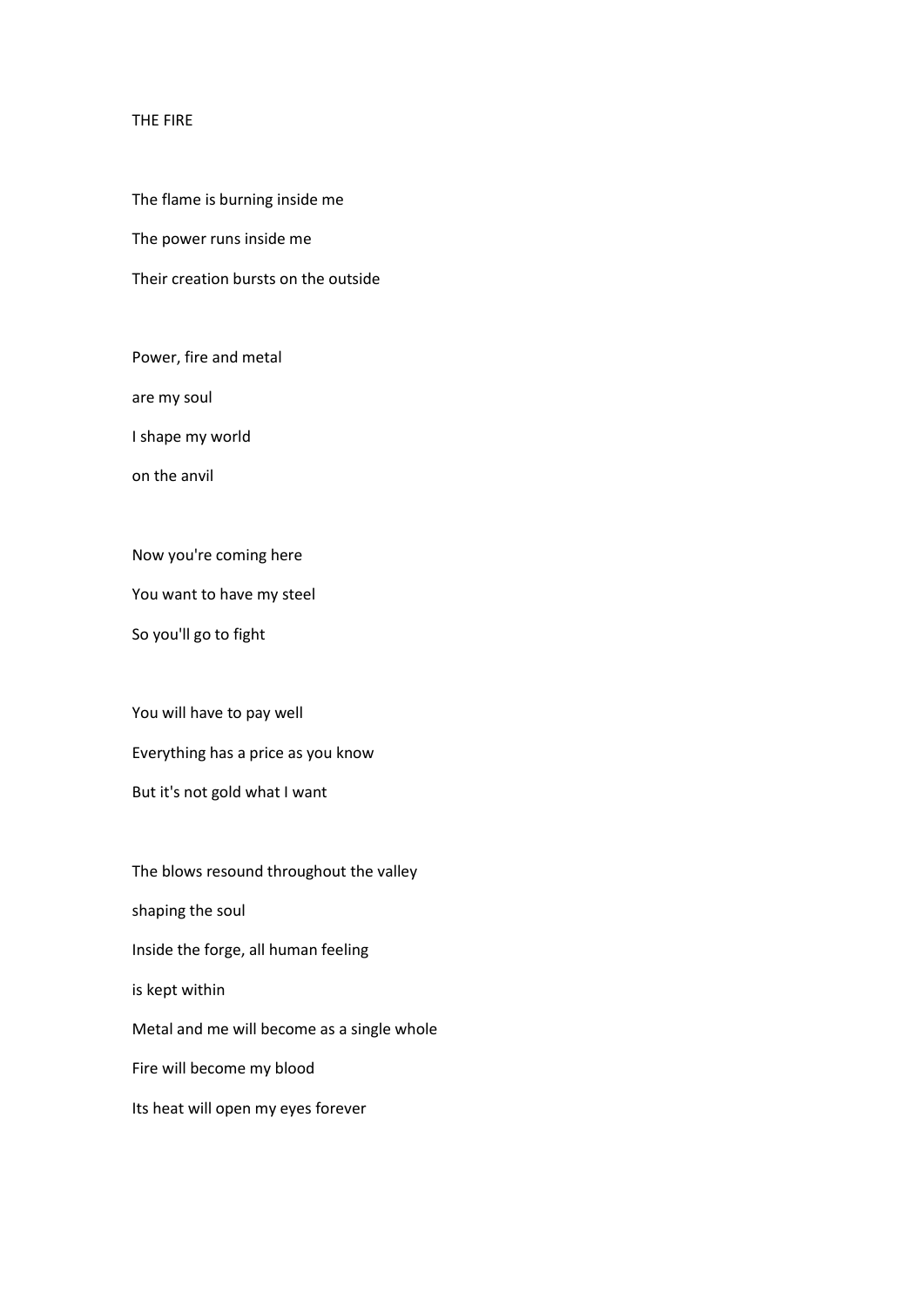The present strikes hard

The future is uncertain

Fear has flooded your

whole body

You were created to serve

You just had to obey

Thinking for yourself was

aberrant

You have to leave the past

You have to render yourself

You have to kill who you were

Solely thus you will be able to cope Your destiny Forge the soul inside the fire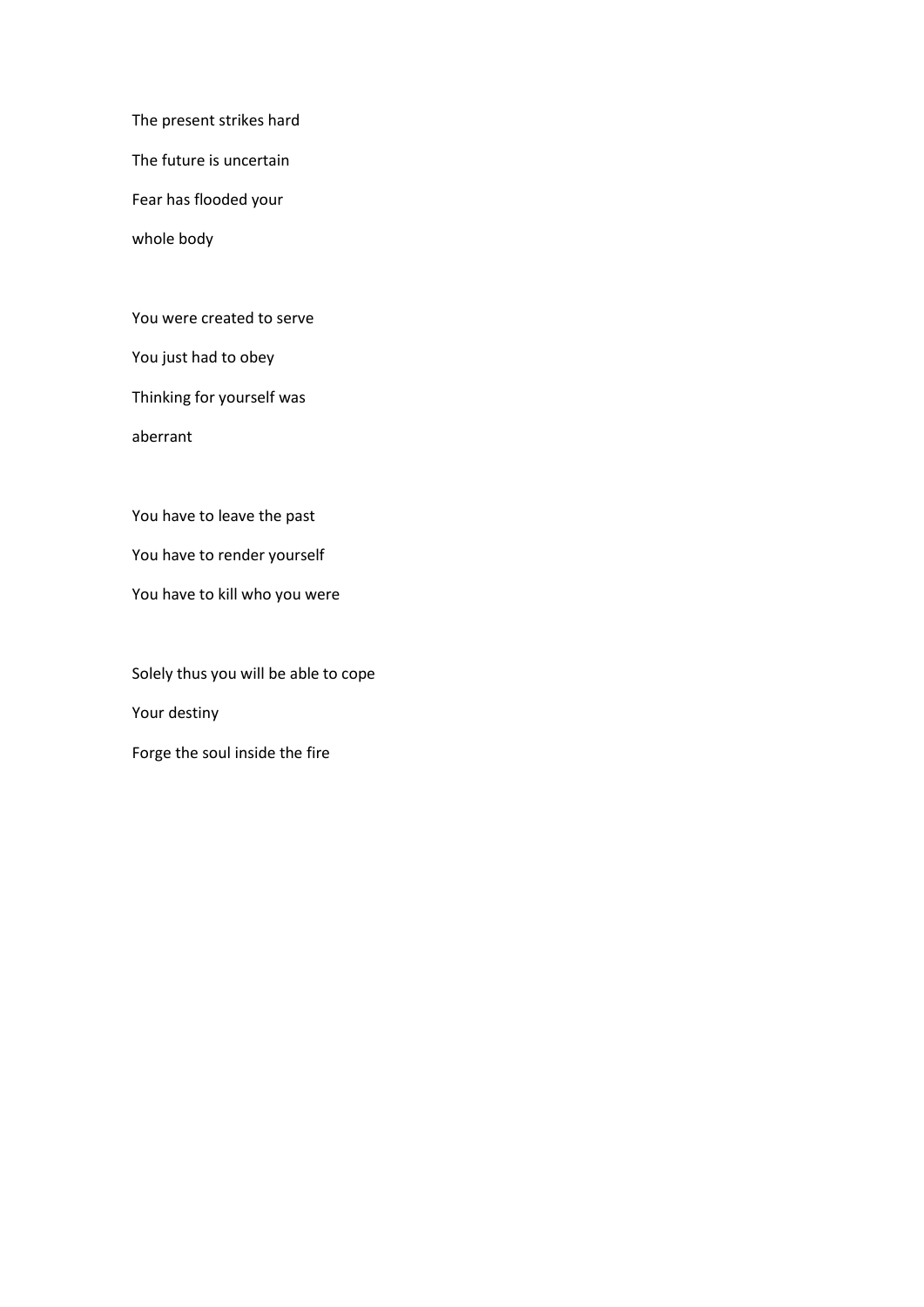## VÍBRIA

Long time ago in this place, A corrupt beast was brought... A woman body and a dragon soul Combined with magic, fire and blood

Not a long time was needed for children, women and the bravest men to be afraid

I will take care of the one that spreads the fear in your hearts...

I will go to the kingdom of shadows and darkness

Where Víbria dwells

Where the fear dwells... at the peak of the mountain... She will wait for you...

Far away, in the chaos and conflict ... She is suffering...

The beast that you see mourns in solitude its condition...

Mourns in solitude its humanity

Traces of an earlier time

under a scorched land...

What harm could have they done to you?

You are all full of rage and hatred...

Corrupter of your blood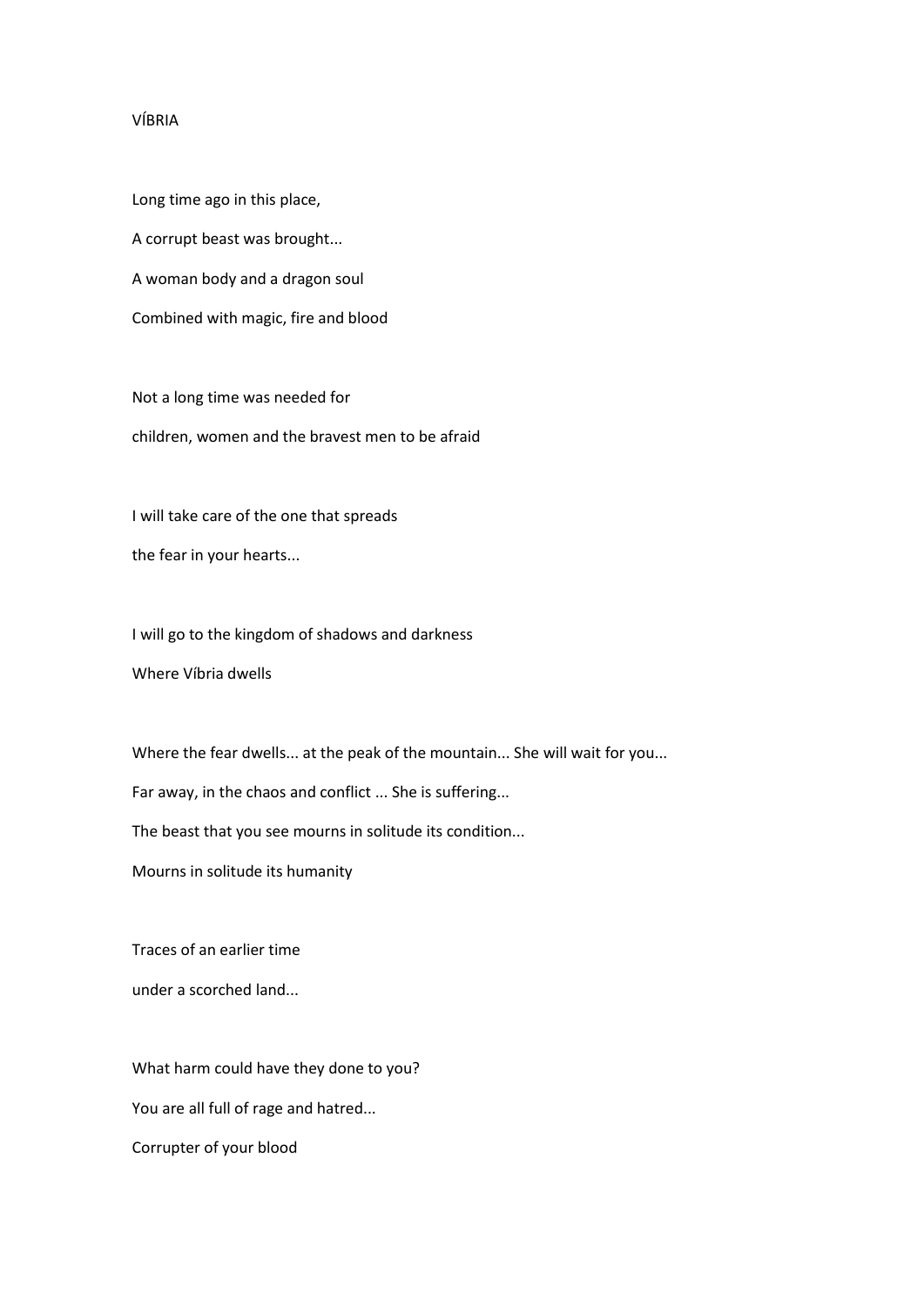You are the evil that scares our hearts

(At the top of the mountain, between the flames, a seductive figure with a sharp and deadly look appears... She is here... Víbria)

You! Simple and weak mortal... You think I'm the venom of your sorrowful country... You think you have the power to distinguish between the good and the evil

Inside your heart you know well... Every human being is afraid of everything he does not understand ... I am victim of mankind's fears

Where the fear dwells... at the peak of the mountain... She will wait for you... Far away, in the chaos and conflict ... She is suffering... The beast that you see mourns in solitude its condition... Mourns in solitude its humanity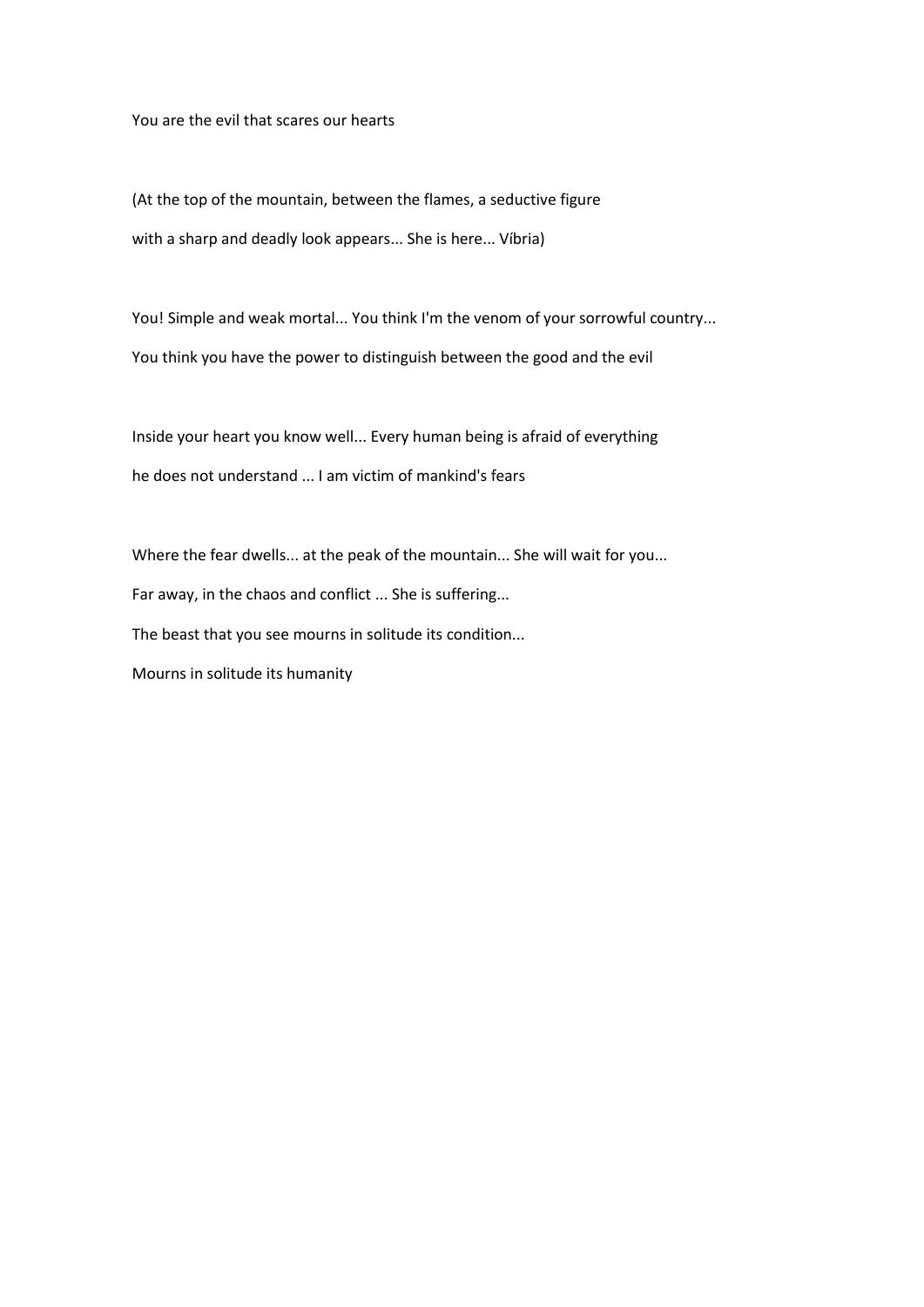## ANIMOSITY

Death arrived to the households

with the coldness of the war

My father was taken

and from brothers blood was shed

It let me alone in the middle of nowhere of an ended life a mother in agony

looking for the lost son

The war took it all away, family, friends, brothers Ashes, blood and death... it left nothing... Where the joy died, the fruit of animosity arose, and from it I have eaten

It's raining over a wet ground, Wet of blood, spreading hatred all around where the land germinates the seed of resentment

I will never again see peace feel the love of my home Since I have eaten the fruit of this land

The war took it all away,